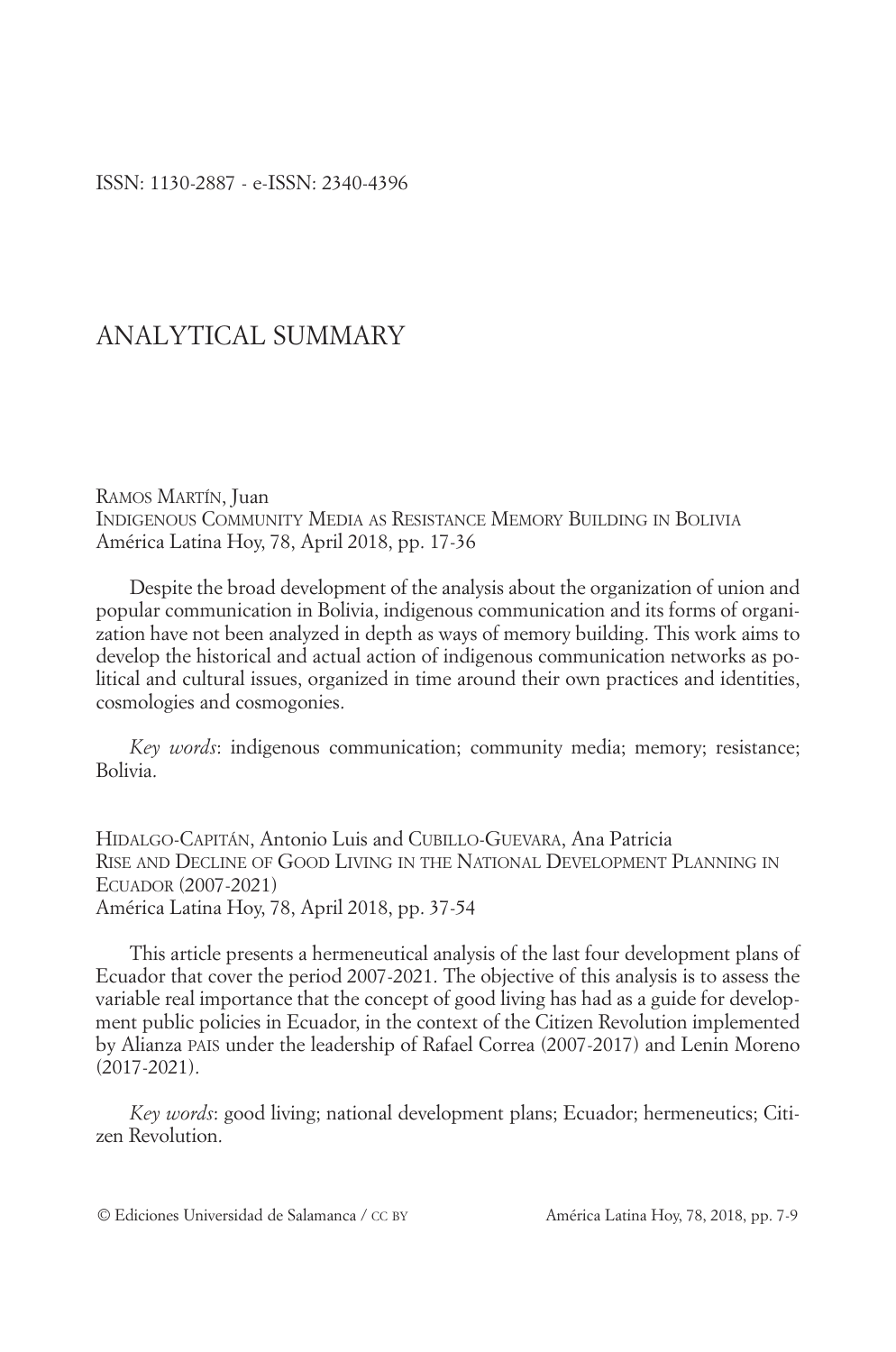## ANALYTICAL SUMMARY

CONTURSI, María Eugenia and TUFRÓ, Manuel ASSYMETRIC WAR METAPHORS. *PACIFICATION* AS A TROPE IN BRAZIL AND ARGENTINA América Latina Hoy, 78, April 2018, pp. 55-72

The paper propounds a genealogy of «pacification» as a trope, from imperial military discourses to its adoption in security policies rethorics in Latin America, specially in Brazil and Argentina. From a cultural and communicational approach, we focus on the linguistic resources and discoursive operations that are recovered and resignified in order to produce meaning on the dynamics of crime, violence and State response to this phenomena.

*Key words*: pacification; genealogy; discourse; trope; security policies.

ACEDO ALONSO, Noemí *DWELLINGS FOR THE SELF.* NOTES OF ART AND TESTIMONY IN HANNAH ARENDT'S THINKING AND NORA STREJILEVICH'S WRITING América Latina Hoy, 78, April 2018, pp. 73-86

In this article we study Hannah Arendt's notion of art as a *habitable abode* [*morada habitable*], which she analyzes in a brief chapter of the essay *The Human Condition* (1968). Secondly, we analyze a short story (a fictional testimony about the State terrorism in Argentina) written by the Argentinean author Nora Strejilevich. The starting point in this story is, precisely, Arendt's idea about art, which Strejilevich materializes in three *important abodes* that makes us live: *our body, our house and our country*. Our research question is about how the author deals with this idea about art, and how it corresponds to Arendt's idea.

*Key words*: art; testimony; body; country; exile.

MÁRQUEZ, Israel DANCING WITH ZIZEK: ORIGINS AND EVOLUTION OF THE DIGITAL CUMBIA IN BUENOS **AIRES** América Latina Hoy, 78, April 2018, pp. 87-104

This article deals with one of the most original and innovative musical expressions of the new century: the so-called «digital cumbia». It is a new music label used in recent times as a way to describe a postmodern and digitally constructed form of cumbia, which is being performed by a new generation of Argentinian musicians who have grown up in the Internet era. The article traces the history of this particular type of cumbia, paying particular attention to the role of digital technology in the development and evolution of this musical scene.

*Key words*: cumbia; popular music; digital culture; Internet; globalization.